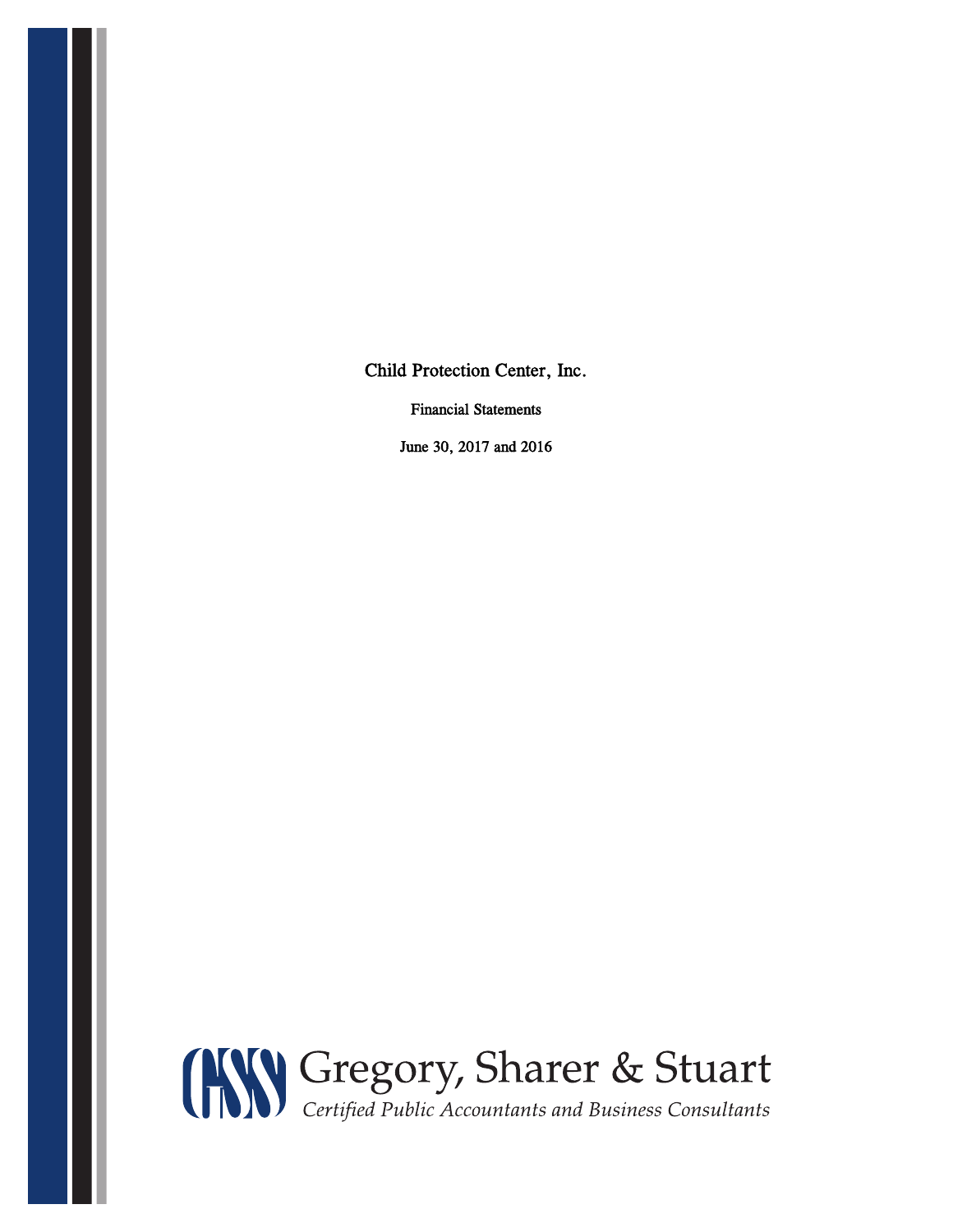# Table of Contents

|                                          | Page No. |
|------------------------------------------|----------|
| <b>Independent Auditor's Report</b>      | 3        |
| <b>Financial Statements</b>              |          |
| <b>Statements of Financial Position</b>  | 4        |
| <b>Statements of Activities</b>          | $5-6$    |
| <b>Statements of Functional Expenses</b> | $7-8$    |
| <b>Statements of Cash Flows</b>          | 9        |
| Notes to Financial Statements            | $10-14$  |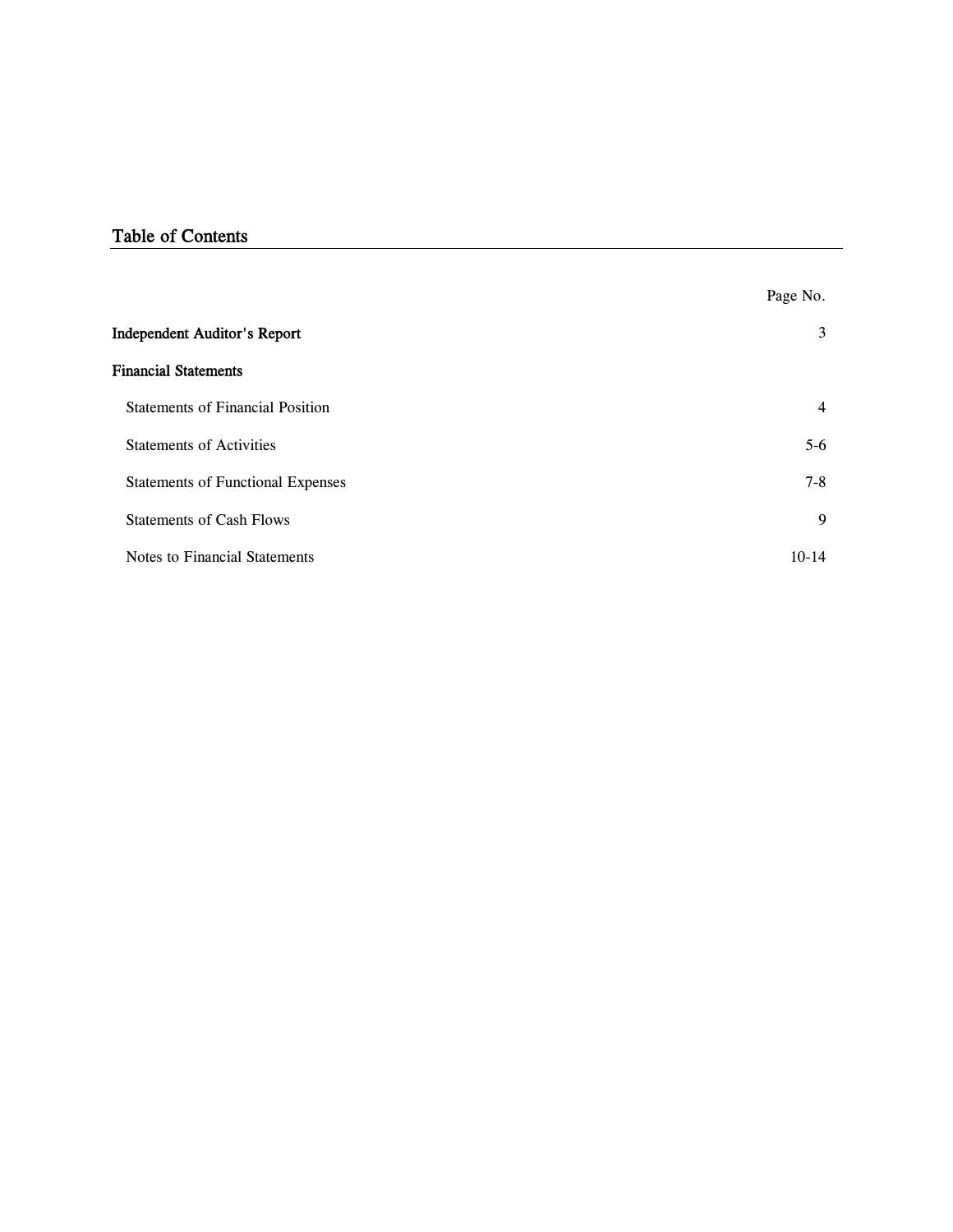

### Independent Auditor's Report

Board of Directors Child Protection Center, Inc.

#### Report on the Financial Statements

We have audited the accompanying financial statements of Child Protection Center, Inc., which comprise the statements of financial position as of June 30, 2017 and 2016; the related statements of activities, functional expenses, and cash flows for the years then ended; and the related notes to the financial statements.

#### Management's Responsibility for the Financial Statements

Management is responsible for the preparation and fair presentation of these financial statements in accordance with accounting principles generally accepted in the United States of America; this includes the design, implementation, and maintenance of internal control relevant to the preparation and fair presentation of financial statements that are free from material misstatement, whether due to fraud or error.

#### Auditor's Responsibility

Our responsibility is to express an opinion on these financial statements based on our audits. We conducted our audits in accordance with auditing standards generally accepted in the United States of America. Those standards require that we plan and perform the audits to obtain reasonable assurance about whether the financial statements are free from material misstatement.

An audit involves performing procedures to obtain audit evidence about the amounts and disclosures in the financial statements. The procedures selected depend on the auditor's judgment, including the assessment of the risks of material misstatement of the financial statements, whether due to fraud or error. In making those risk assessments, the auditor considers internal control relevant to the entity's preparation and fair presentation of the financial statements in order to design audit procedures that are appropriate in the circumstances, but not for the purpose of expressing an opinion on the effectiveness of the entity's internal control. Accordingly, we express no such opinion. An audit also includes evaluating the appropriateness of accounting policies used and the reasonableness of significant accounting estimates made by management, as well as evaluating the overall presentation of the financial statements.

We believe that the audit evidence we have obtained is sufficient and appropriate to provide a basis for our audit opinion.

#### Opinion

In our opinion, the financial statements referred to above present fairly, in all material respects, the financial position of Child Protection Center, Inc. as of June 30, 2017 and 2016, and the changes in its net assets and its cash flows for the years then ended in accordance with accounting principles generally accepted in the United States of America.

## Gregory, Sharer & Stuart, P.A.

Drygy Shows + Stunt, P.A.

St. Petersburg, Florida October 18, 2017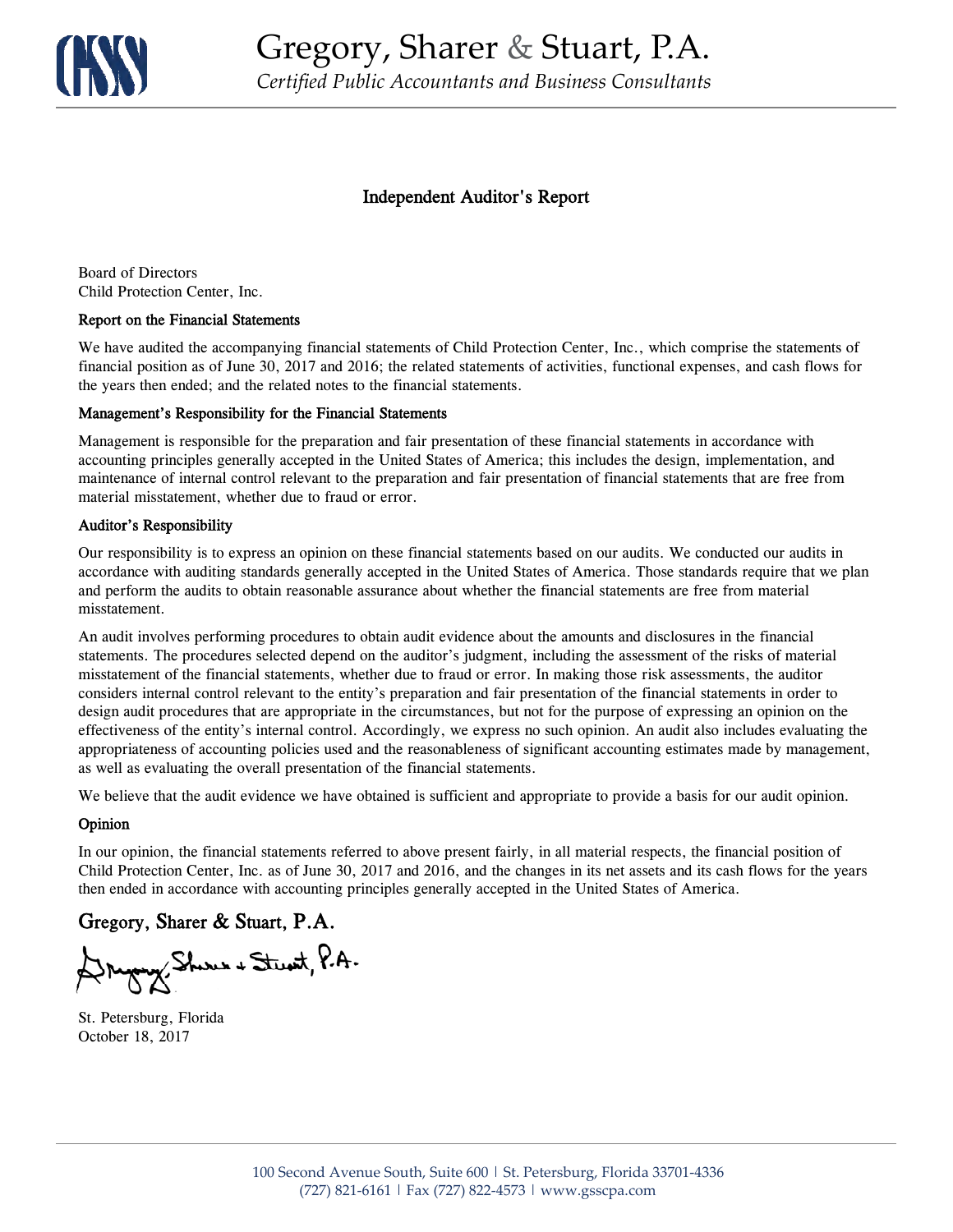|                                           | June 30,        |                 |
|-------------------------------------------|-----------------|-----------------|
|                                           | 2017            | 2016            |
| <b>Assets</b>                             |                 |                 |
| <b>Current assets</b>                     |                 |                 |
| Cash                                      | \$<br>1,487,603 | \$<br>1,607,375 |
| Certificate of deposit                    | 35,260          | 35,225          |
| Grant and contract receivables            | 236,236         | 197,191         |
| Unconditional promises to give            | 1,500           | 25,000          |
| Prepaid expenses and other current assets | 27,722          | 17,077          |
| Total current assets                      | 1,788,321       | 1,881,868       |
| Property and equipment                    | 3,363,303       | 3,498,939       |
| Investments                               | 535,343         |                 |
| Deposits                                  | 5,153           | 1,847           |
| <b>Total assets</b>                       | \$<br>5,692,120 | \$<br>5,382,654 |
| Liabilities and net assets                |                 |                 |
| <b>Current liabilities</b>                |                 |                 |
| Accounts payable                          | \$<br>8,013     | \$<br>8,838     |
| Deferred revenue                          | 140,880         | 36,090          |
| <b>Total liabilities</b>                  | 148,893         | 44,928          |
| Net assets                                |                 |                 |
| Unrestricted                              |                 |                 |
| Undesignated                              | 4,992,595       | 4,847,377       |
| Designated by the Board for endowment     | 550,632         | 490,349         |
| Total net assets                          | 5,543,227       | 5,337,726       |
|                                           |                 |                 |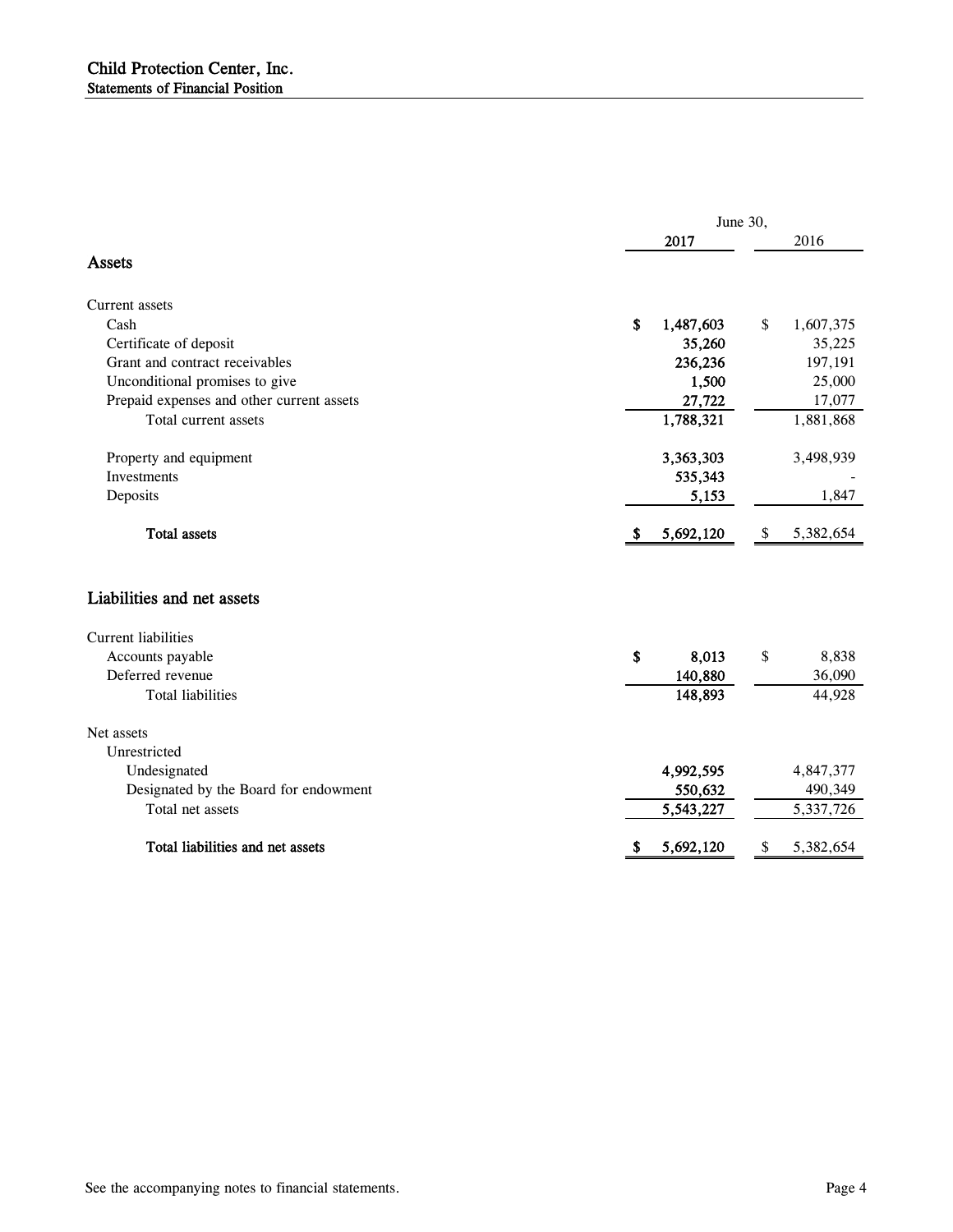|                                                           |              | Year Ended June 30, 2017 |             | Summarized<br>Comparative<br>Totals<br><b>Year Ended</b> |
|-----------------------------------------------------------|--------------|--------------------------|-------------|----------------------------------------------------------|
|                                                           |              | Temporarily              |             | June 30,                                                 |
|                                                           | Unrestricted | Restricted               | Total       | 2016                                                     |
| Revenues and support                                      |              |                          |             |                                                          |
| Federal and state contracts                               | \$1,077,126  | \$                       | \$1,077,126 | \$1,003,082                                              |
| County government grants                                  | 230,977      |                          | 230,977     | 245,053                                                  |
| United Way                                                | 70,284       |                          | 70,284      | 83,557                                                   |
| Foundations and private grants                            | 235,948      |                          | 235,948     | 308,395                                                  |
| Contributions                                             | 413,598      |                          | 413,598     | 368,537                                                  |
| Investment return, net                                    | 45,446       |                          | 45,446      | 311                                                      |
| Special events, net of special event expenses of \$93,268 | 429,975      |                          | 429,975     | 335,813                                                  |
| Other                                                     | 9,173        |                          | 9,173       | 12,020                                                   |
| Client fees                                               | 10,332       |                          | 10,332      | 10,656                                                   |
| Total revenues and support                                | 2,522,859    |                          | 2,522,859   | 2,367,424                                                |
| Expenses                                                  |              |                          |             |                                                          |
| Program services                                          |              |                          |             |                                                          |
| Intervention                                              | 1,043,899    |                          | 1,043,899   | 1,035,183                                                |
| Prevention and education                                  | 216,282      |                          | 216,282     | 207,379                                                  |
| Treatment                                                 | 751,450      |                          | 751,450     | 682,394                                                  |
| Total program services                                    | 2,011,631    |                          | 2,011,631   | 1,924,956                                                |
| Supporting services                                       |              |                          |             |                                                          |
| General                                                   | 173,009      |                          | 173,009     | 169,476                                                  |
| Fundraising                                               | 132,718      |                          | 132,718     | 195,936                                                  |
| Total supporting services                                 | 305,727      |                          | 305,727     | 365,412                                                  |
| Total expenses                                            | 2,317,358    |                          | 2,317,358   | 2,290,368                                                |
| Gain on disposal of equipment                             |              |                          |             | 33,356                                                   |
| Change in net assets                                      | 205,501      |                          | 205,501     | 110,412                                                  |
| Net assets at beginning of year                           | 5,337,726    |                          | 5,337,726   | 5,227,314                                                |
| Net assets at end of year                                 | \$5,543,227  | \$                       | \$5,543,227 | \$5,337,726                                              |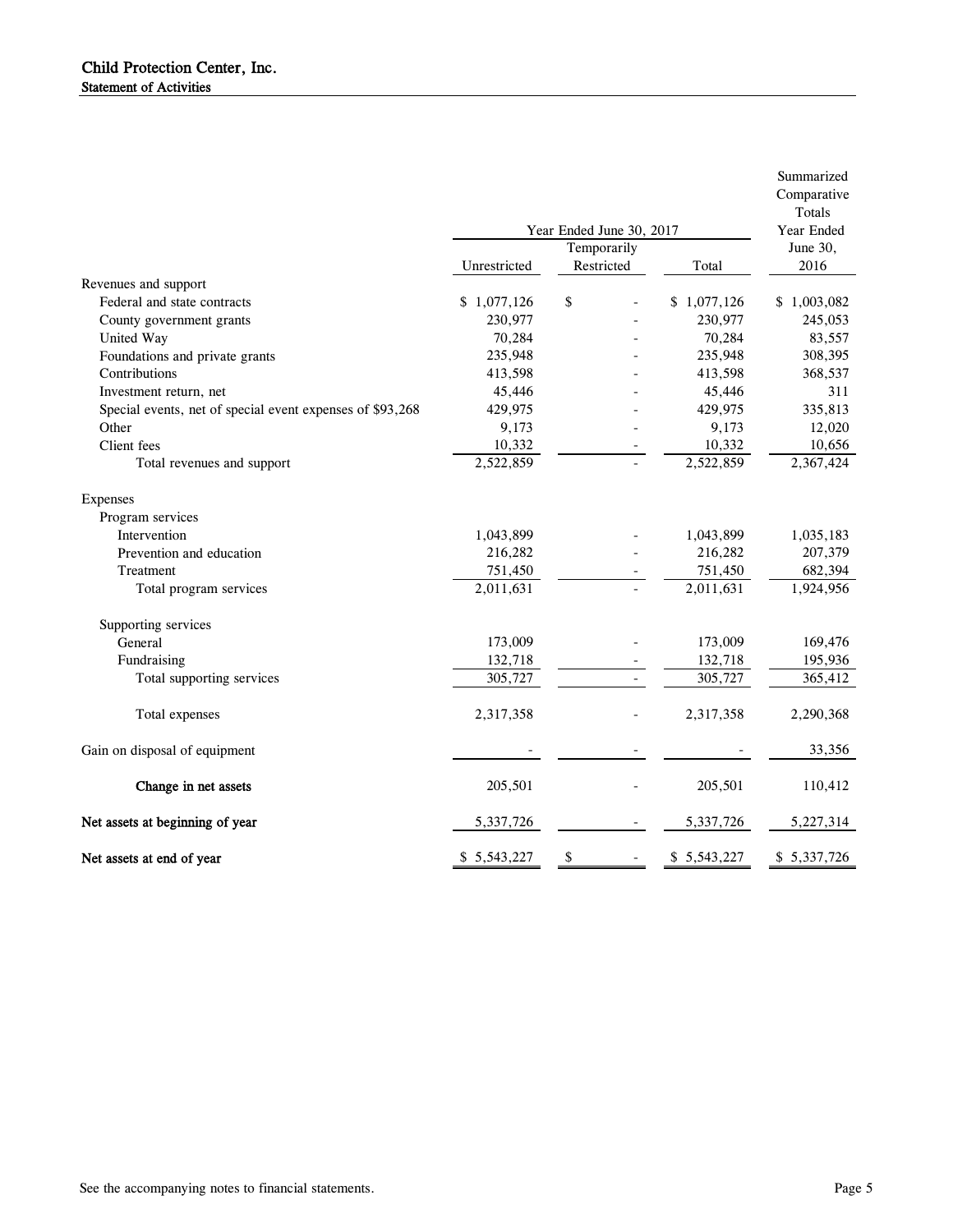|                                                            |              | Temporarily |             |  |
|------------------------------------------------------------|--------------|-------------|-------------|--|
|                                                            | Unrestricted | Restricted  | Total       |  |
| Revenues and support                                       |              |             |             |  |
| Federal and state contracts                                | \$1,003,082  | \$          | \$1,003,082 |  |
| County government grants                                   | 245,053      |             | 245,053     |  |
| United Way                                                 | 83,557       |             | 83,557      |  |
| Foundations and private grants                             | 308,395      |             | 308,395     |  |
| Contributions                                              | 368,537      |             | 368,537     |  |
| Investment return, net                                     | 311          |             | 311         |  |
| Special events, net of special event expenses of \$110,249 | 335,813      |             | 335,813     |  |
| Other                                                      | 12,020       |             | 12,020      |  |
| Client fees                                                | 10,656       |             | 10,656      |  |
| Net assets released from restriction                       |              |             |             |  |
| Satisfaction of time and use restrictions                  | 9,894        | (9, 894)    |             |  |
| Total revenues and support                                 | 2,377,318    | (9,894)     | 2,367,424   |  |
| Expenses                                                   |              |             |             |  |
| Program services                                           |              |             |             |  |
| Intervention                                               | 1,035,183    |             | 1,035,183   |  |
| Prevention and education                                   | 207,379      |             | 207,379     |  |
| Treatment                                                  | 682,394      |             | 682,394     |  |
| Total program services                                     | 1,924,956    |             | 1,924,956   |  |
| Supporting services                                        |              |             |             |  |
| General                                                    | 169,476      |             | 169,476     |  |
| Fundraising                                                | 195,936      |             | 195,936     |  |
| Total supporting services                                  | 365,412      |             | 365,412     |  |
| Total expenses                                             | 2,290,368    |             | 2,290,368   |  |
| Gain on disposal of equipment                              | 33,356       |             | 33,356      |  |
| Change in net assets                                       | 120,306      | (9,894)     | 110,412     |  |
| Net assets at beginning of year                            | 5,217,420    | 9,894       | 5,227,314   |  |
| Net assets at end of year                                  | \$5,337,726  | \$          | \$5,337,726 |  |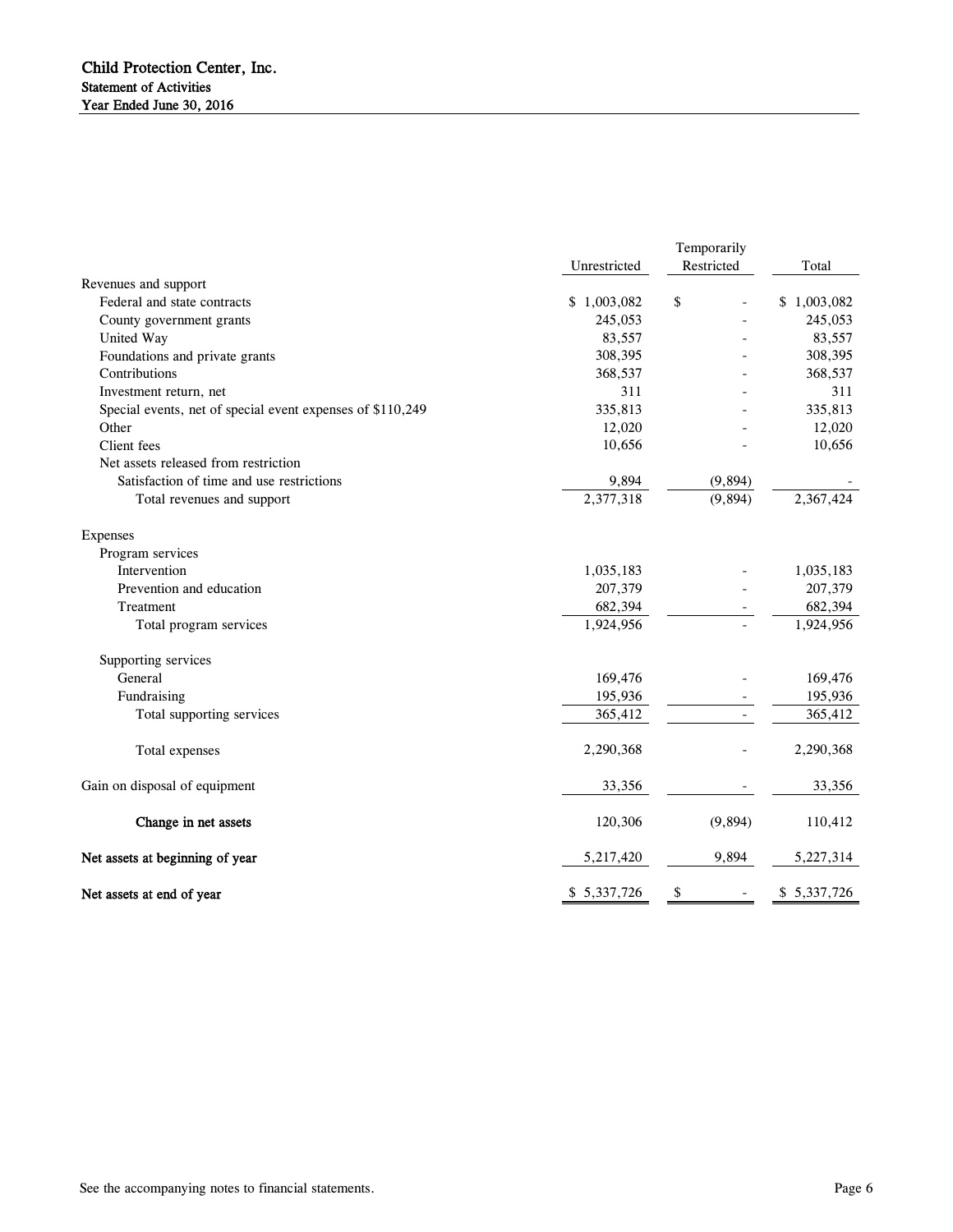### Child Protection Center, Inc. Statement of Functional Expenses Year Ended June 30, 2017

|                                   |                          | Program       |                  |               |         |                          |                 |
|-----------------------------------|--------------------------|---------------|------------------|---------------|---------|--------------------------|-----------------|
|                                   |                          | Prevention    |                  | Total         | General |                          | <b>Total</b>    |
|                                   | Intervention             | and Education | <b>Treatment</b> | Program       | Support | Fundraising              | <b>Expenses</b> |
| Personnel and contractual         |                          |               |                  |               |         |                          |                 |
| Program directors/coordinator     | 395,668<br><sup>\$</sup> | 99,808<br>\$  | \$<br>59,811     | \$<br>555,287 | \$      | \$                       | 555,287<br>\$   |
| Administrative/clerical           | 105,151                  | 23,081        | 117,486          | 245,718       | 31,124  | 93,192                   | 370,034         |
| Medical/psychological/therapist   | 83,294                   |               | 245,253          | 328,547       |         |                          | 328,547         |
| Accountant                        | 61,518                   | 11,120        | 50,399           | 123,037       | 13,670  |                          | 136,707         |
| Fringe benefits and payroll taxes | 140,103                  | 38,224        | 89,608           | 267,935       | 7,050   | 22,703                   | 297,688         |
| Total personnel and contractual   | 785,734                  | 172,233       | 562,557          | 1,520,524     | 51,844  | 115,895                  | 1,688,263       |
| Other expenses                    |                          |               |                  |               |         |                          |                 |
| Audit                             | 10,470                   | 2,320         | 8,121            | 20,911        | 2,401   |                          | 23,312          |
| Bank and credit card fees         | 117                      | 49            | 7                | 173           | 2,096   | 5                        | 2,274           |
| Payroll related expenses          | 10,713                   | 2,381         | 8,333            | 21,427        | 2,381   |                          | 23,808          |
| Equipment rental and maintenance  | 17,306                   | 3,513         | 12,084           | 32,903        | 5,204   | 3,041                    | 41,148          |
| Advertising and promotion         | 832                      | 390           | 4,767            | 5,989         | 1,186   | 3,358                    | 10,533          |
| Travel and conferences            | 12,931                   | 2,668         | 20,628           | 36,227        | 1,702   | 227                      | 38,156          |
| Occupancy                         | 34,491                   |               | 17,116           | 51,607        |         | $\overline{\phantom{a}}$ | 51,607          |
| Telephone                         | 18,714                   | 594           | 3,054            | 22,362        | 1,340   |                          | 23,702          |
| Supplies, office and postage      | 12,839                   | 2,148         | 7,592            | 22,579        | 17,076  | 1,945                    | 41,600          |
| Printing and materials            | 10,374                   | 3,796         | 20,534           | 34,704        | 1,778   | 1,734                    | 38,216          |
| Insurance                         | 17,413                   | 4,688         | 14,960           | 37,061        | 5,252   |                          | 42,313          |
| Meals and entertainment           | 1,797                    | 145           | 1,475            | 3,417         | 3,181   | 1,455                    | 8,053           |
| Dues and subscriptions            | 2,437                    | 1,116         | 3,802            | 7,355         | 809     | 1,336                    | 9,500           |
| Miscellaneous                     | 10,222                   | 75            | 932              | 11,229        | 2,509   | 3,266                    | 17,004          |
| Depreciation                      | 33,627                   | 12,610        | 42,135           | 88,372        | 60,421  |                          | 148,793         |
| Building expense                  | 57,496                   | 7,371         | 22,622           | 87,489        | 11,703  | 46                       | 99,238          |
| Professional fees                 | 6,386                    | 185           | 731              | 7,302         | 2,126   | 410                      | 9,838           |
| Total other expenses              | 258,165                  | 44,049        | 188,893          | 491,107       | 121,165 | 16,823                   | 629,095         |
| <b>Total functional expenses</b>  | 1,043,899                | 216,282       | 751,450          | \$2,011,631   | 173,009 | 132,718                  | \$2,317,358     |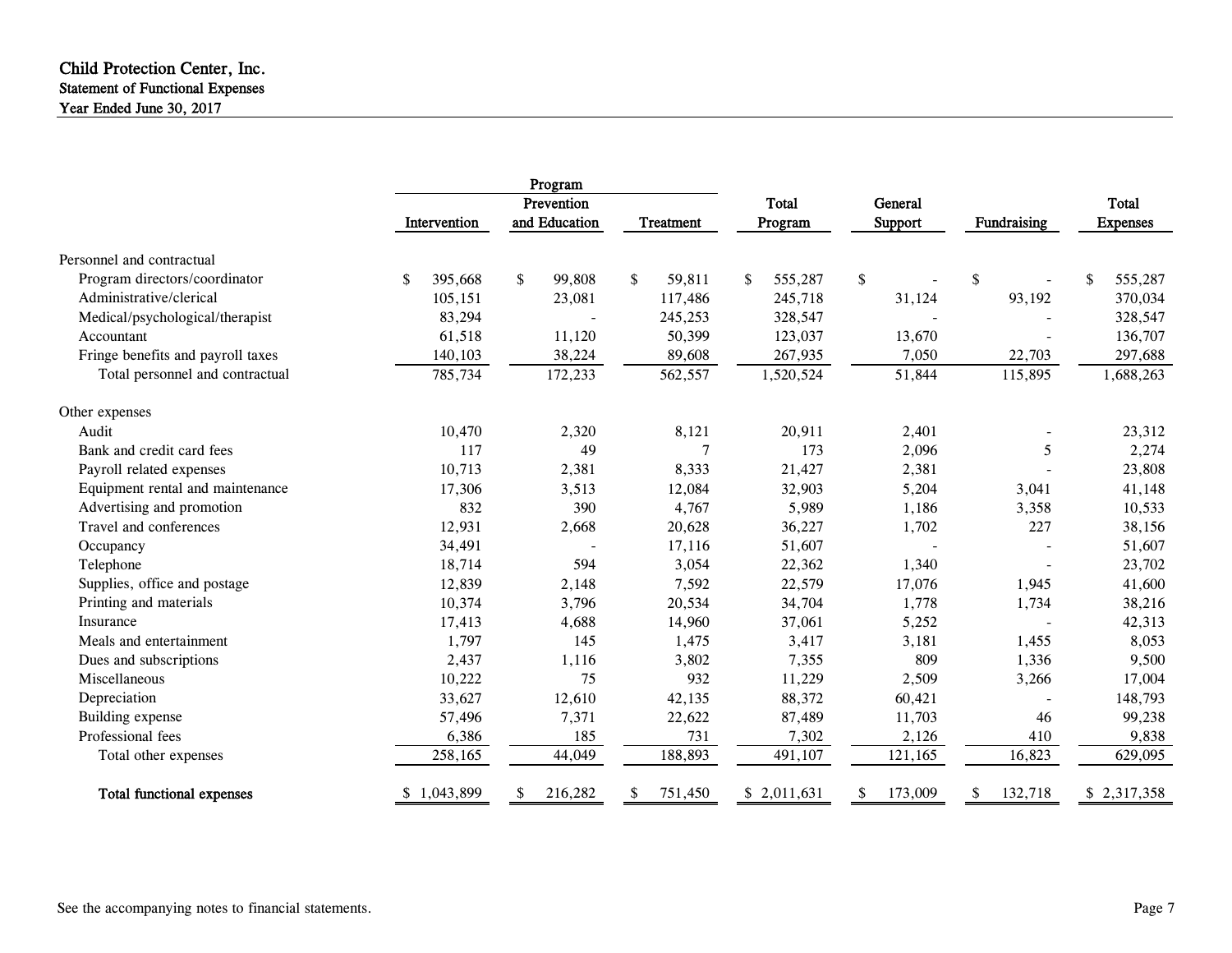### Child Protection Center, Inc. Statement of Functional Expenses Year Ended June 30, 2016

|                                   |               | Program       |              |               |                |                          |                 |
|-----------------------------------|---------------|---------------|--------------|---------------|----------------|--------------------------|-----------------|
|                                   |               | Prevention    |              | <b>Total</b>  | <b>General</b> |                          | <b>Total</b>    |
|                                   | Intervention  | and Education | Treatment    | Program       | Support        | Fundraising              | <b>Expenses</b> |
| Personnel and contractual         |               |               |              |               |                |                          |                 |
| Program directors/coordinator     | \$<br>391,435 | 99,836<br>\$  | \$<br>58,766 | 550,037<br>\$ | \$             | \$                       | 550,037<br>\$   |
| Administrative/clerical           | 99,207        | 18,120        | 98,696       | 216,023       | 29,504         | 142,089                  | 387,616         |
| Medical/psychological/therapist   | 94,985        |               | 233,344      | 328,329       |                |                          | 328,329         |
| Accountant                        | 55,522        | 9,944         | 42,644       | 108,110       | 12,811         |                          | 120,921         |
| Fringe benefits and payroll taxes | 141,823       | 36,510        | 84,144       | 262,477       | 6,661          | 33,225                   | 302,363         |
| Total personnel and contractual   | 782,972       | 164,410       | 517,594      | 1,464,976     | 48,976         | 175,314                  | 1,689,266       |
| Other expenses                    |               |               |              |               |                |                          |                 |
| Audit                             | 11,388        | 2,322         | 8,129        | 21,839        | 3,445          | 120                      | 25,404          |
| Bank and credit card fees         | 88            | 25            | 76           | 189           | 1,084          |                          | 1,273           |
| Payroll related expenses          | 9,156         | 2,234         | 7,938        | 19,328        | 2,985          |                          | 22,313          |
| Equipment rental and maintenance  | 11,793        | 2,529         | 8,349        | 22,671        | 2,692          | 2,709                    | 28,072          |
| Advertising and promotion         | 2,999         | 955           | 2,139        | 6,093         | 1,659          | 1,067                    | 8,819           |
| Travel and conferences            | 20,230        | 3,506         | 16,981       | 40,717        | 1,176          | 111                      | 42,004          |
| Occupancy                         | 26,689        |               | 9,463        | 36,152        |                | $\overline{\phantom{a}}$ | 36,152          |
| Telephone                         | 17,923        | 567           | 3,045        | 21,535        | 1,395          | 99                       | 23,029          |
| Supplies, office and postage      | 20,535        | 1,363         | 8,869        | 30,767        | 7,392          | 2,376                    | 40,535          |
| Printing and materials            | 15,827        | 2,310         | 14,772       | 32,909        | 2,500          | 7,404                    | 42,813          |
| Insurance                         | 13,999        | 4,293         | 14,115       | 32,407        | 5,986          | 453                      | 38,846          |
| Meals and entertainment           | 1,228         | 458           | 607          | 2,293         | 3,233          | 2,634                    | 8,160           |
| Dues and subscriptions            | 1,033         | 239           | 636          | 1,908         | 1,822          | 613                      | 4,343           |
| Miscellaneous                     | 575           | 26            | 224          | 825           | 2,690          | 510                      | 4,025           |
| Depreciation                      | 37,891        | 14,209        | 47,477       | 99,577        | 68,081         |                          | 167,658         |
| Building expense                  | 53,759        | 7,762         | 21,458       | 82,979        | 13,529         | ÷.                       | 96,508          |
| Professional fees                 | 7,098         | 171           | 522          | 7,791         | 831            | 2,526                    | 11,148          |
| Total other expenses              | 252,211       | 42,969        | 164,800      | 459,980       | 120,500        | 20,622                   | 601,102         |
| <b>Total functional expenses</b>  | 1,035,183     | 207,379       | 682,394      | \$1,924,956   | 169,476        | 195,936                  | \$2,290,368     |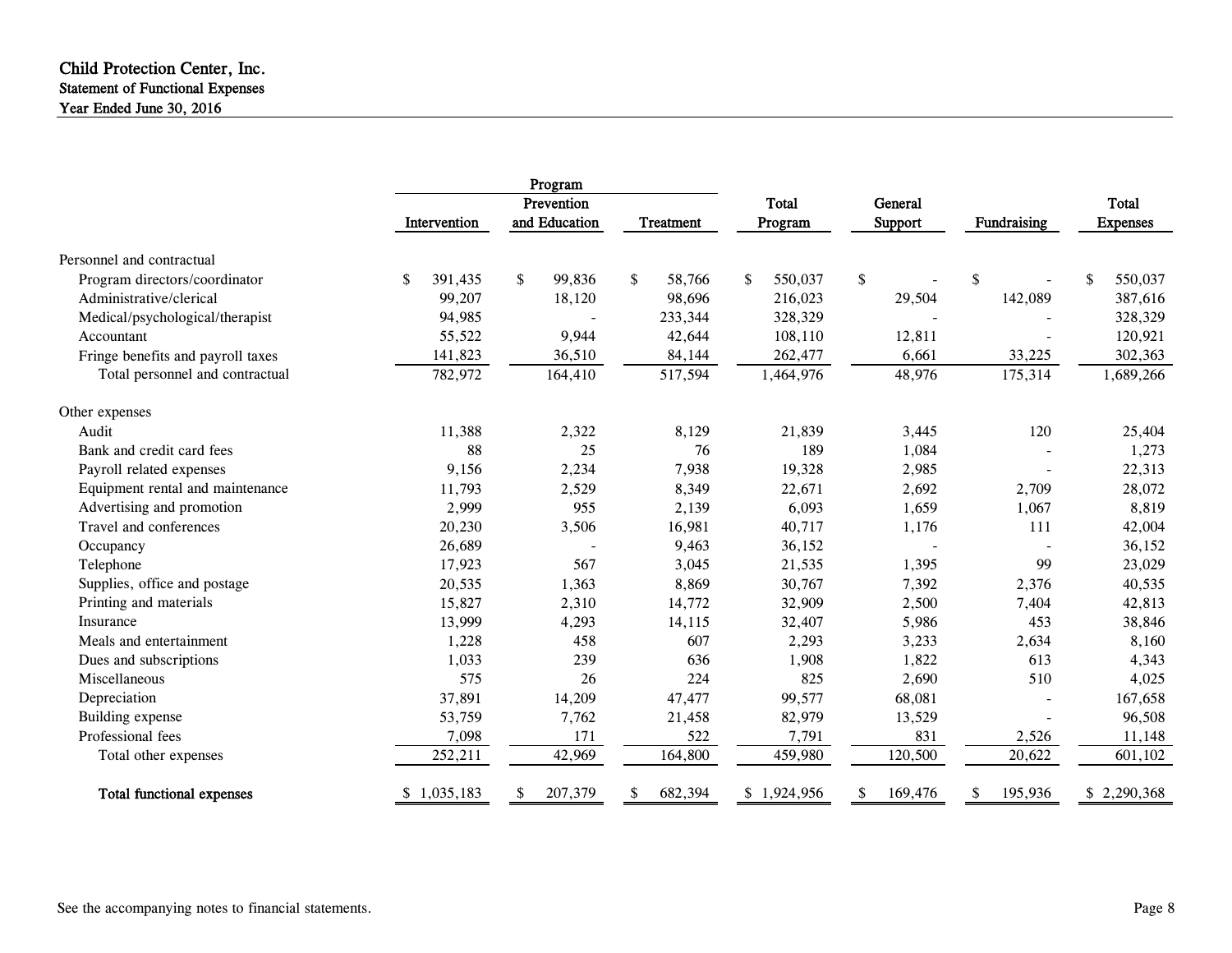|                                                  | Year Ended June 30, |            |    |           |
|--------------------------------------------------|---------------------|------------|----|-----------|
|                                                  |                     | 2017       |    | 2016      |
| Cash flows from operating activities             |                     |            |    |           |
| Change in net assets                             | \$                  | 205,501    | \$ | 110,412   |
| Adjustments to reconcile change in net assets    |                     |            |    |           |
| to net cash provided by operating activities     |                     |            |    |           |
| Depreciation                                     |                     | 148,793    |    | 167,658   |
| Realized and unrealized gain on investments      |                     | (35, 124)  |    |           |
| Gain on disposal of equipment                    |                     |            |    | (33, 356) |
| Changes in operating assets and liabilities      |                     |            |    |           |
| Grant and contract receivables                   |                     | (39,045)   |    | 18,663    |
| Unconditional promises to give                   |                     | 23,500     |    | (20,000)  |
| Prepaid expenses                                 |                     | (10, 645)  |    | (3, 499)  |
| Deposits                                         |                     | (3,306)    |    | (35)      |
| Accounts payable                                 |                     | (825)      |    | 4,990     |
| Deferred revenue                                 |                     | 104,790    |    | (19,290)  |
| Net cash provided by operating activities        |                     | 393,639    |    | 225,543   |
| Cash flows from investing activities             |                     |            |    |           |
| Purchase of property and equipment               |                     | (13, 157)  |    | (1,591)   |
| Proceeds from sale of property and equipment     |                     |            |    | 50,000    |
| Net purchases of investments                     |                     | (500, 219) |    |           |
| Purchase of certificate of deposit               |                     | (35)       |    | (28)      |
| Net cash (used) provided by investing activities |                     | (513, 411) |    | 48,381    |
| Net change in cash                               |                     | (119,772)  |    | 273,924   |
| Cash at beginning of year                        |                     | 1,607,375  |    | 1,333,451 |
| Cash at end of year                              | S                   | 1,487,603  | S  | 1,607,375 |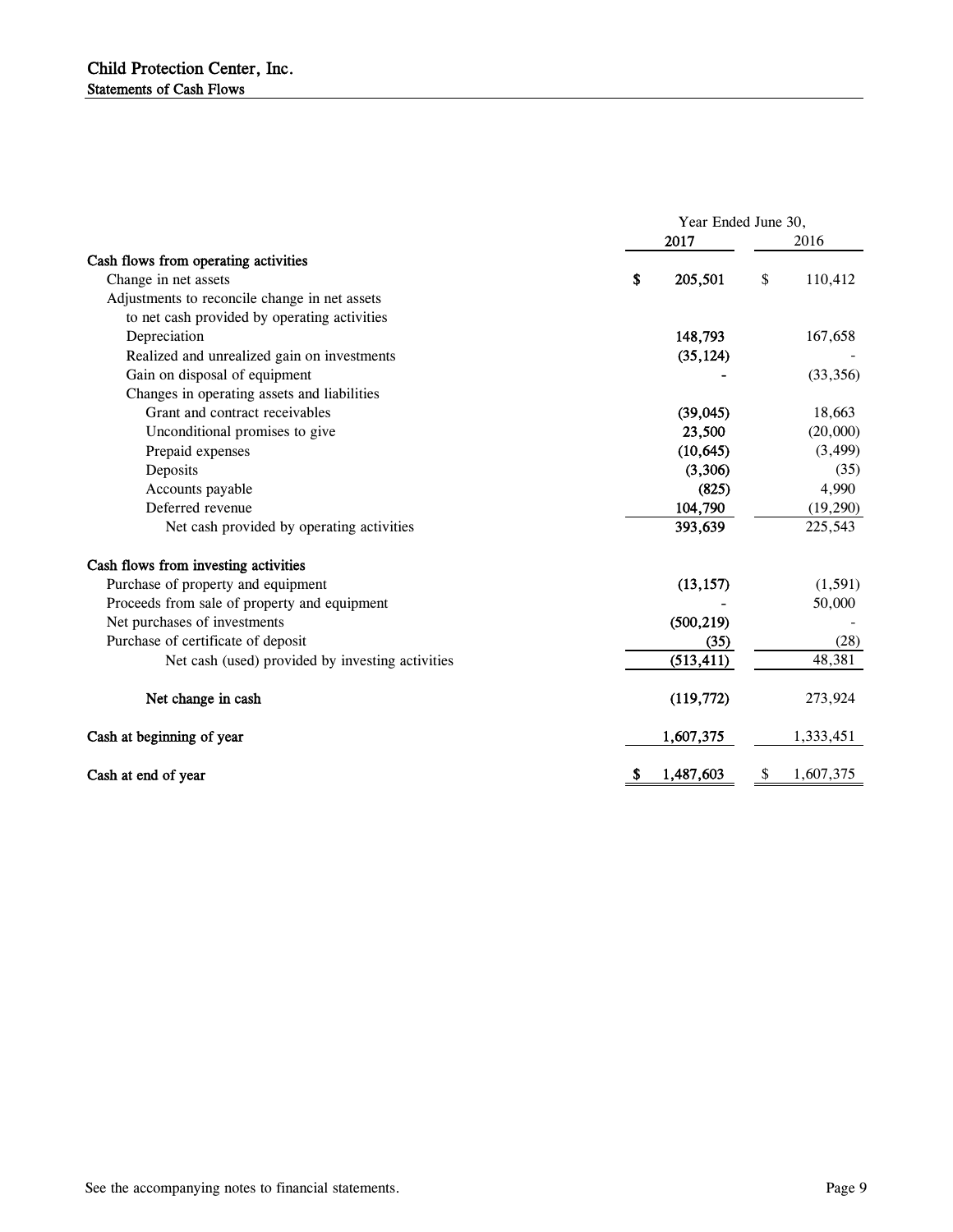## Note A - Description of Organization and Summary of Significant Accounting Policies

#### **Organization**

Child Protection Center, Inc. (Center) is a not-for-profit corporation incorporated on July 15, 1981 and located in Sarasota, Florida. The Center administers a variety of programs with the goal of preventing, intervening in, and treating child abuse consistent with their stated vision: "We envision a community where children are safe from abuse and free to thrive." Services are provided primarily to individuals who reside in the greater Sarasota region of Florida.

#### Basis of Presentation

The accompanying financial statements have been prepared on the accrual basis of accounting in accordance with accounting principles generally accepted in the United States of America.

#### Certificate of Deposit

The certificate of deposit is carried at cost plus accrued interest, which approximates fair value. The certificate has a stated interest rate of .10% and matures in September 2018.

#### Unconditional Promises to Give

Contributions are recognized at their fair value when the donor makes the contribution. The carrying amount of unconditional promises to give is reduced by a valuation allowance that reflects management's best estimate of the amount that will not be collected based on historical experience and an assessment of individual balances. Amounts deemed uncollectible are written off to bad debt expense. Unconditional promises to give at the statement of financial position date are considered collectible by management and no valuation allowance has been provided as of June 30, 2017 and 2016.

#### Property and Equipment

Property and equipment is carried at cost if purchased or at estimated fair market value at date of receipt if acquired by gift. Expenditures in excess of \$1,500 with estimated useful lives greater than one year are capitalized.

Depreciation on all property and equipment is calculated by the straight-line method over the estimated useful lives of the assets as follows:

| Buildings and improvements | $12-39$ years |
|----------------------------|---------------|
| Equipment                  | 5-7 years     |
| Furniture                  | 7 years       |
| Playground equipment       | 15 years      |

Expenditures for renewals and improvements that significantly add to the productive capacity or extend the useful life of the asset are capitalized. Expenditures for normal repairs and maintenance are expensed as incurred.

Property acquired with government funds is considered to be owned by the Center while used in the program for which it was purchased or in future authorized programs; however, its disposition and the ownership of any proceeds are subject to applicable regulations.

#### Impairment of Long-Lived Assets

The Center evaluates the recoverability of its buildings and improvements and equipment whenever adverse events or changes in the business climate indicate that the expected undiscounted future cash flows from the related asset may be less than previously anticipated. If the net book value of the related asset exceeds the undiscounted future cash flows of the asset, the carrying amount would be reduced to the present value of its expected future cash flows and an impairment loss would be recognized. Management believes no indication of impairment existed at June 30, 2017 or 2016.

#### Investments

Investments are valued at their estimated fair values in the accompanying statements of financial position. Net investment return is reported in the statements of activities and consists of interest and dividend income and realized and unrealized gains and losses. All investments are classified as long-term, as the Center does not intend to use the investments for current operations.

The Center follows accounting guidance, which defines fair value, expands disclosure requirements, and specifies a hierarchy of valuation techniques. The disclosure of fair value estimates is based on whether the significant inputs into the valuation are observable. In determining the level of hierarchy in which the estimate is disclosed, the highest priority is given to unadjusted quoted prices in active markets and the lowest priority to unobservable inputs. The Center measures investments at fair value on a recurring basis.

The following is a brief description of the type of valuation information (inputs) that qualifies a financial asset for each level:

Level 1 - Unadjusted quoted market prices for identical assets or liabilities in active markets which are accessible by the Center.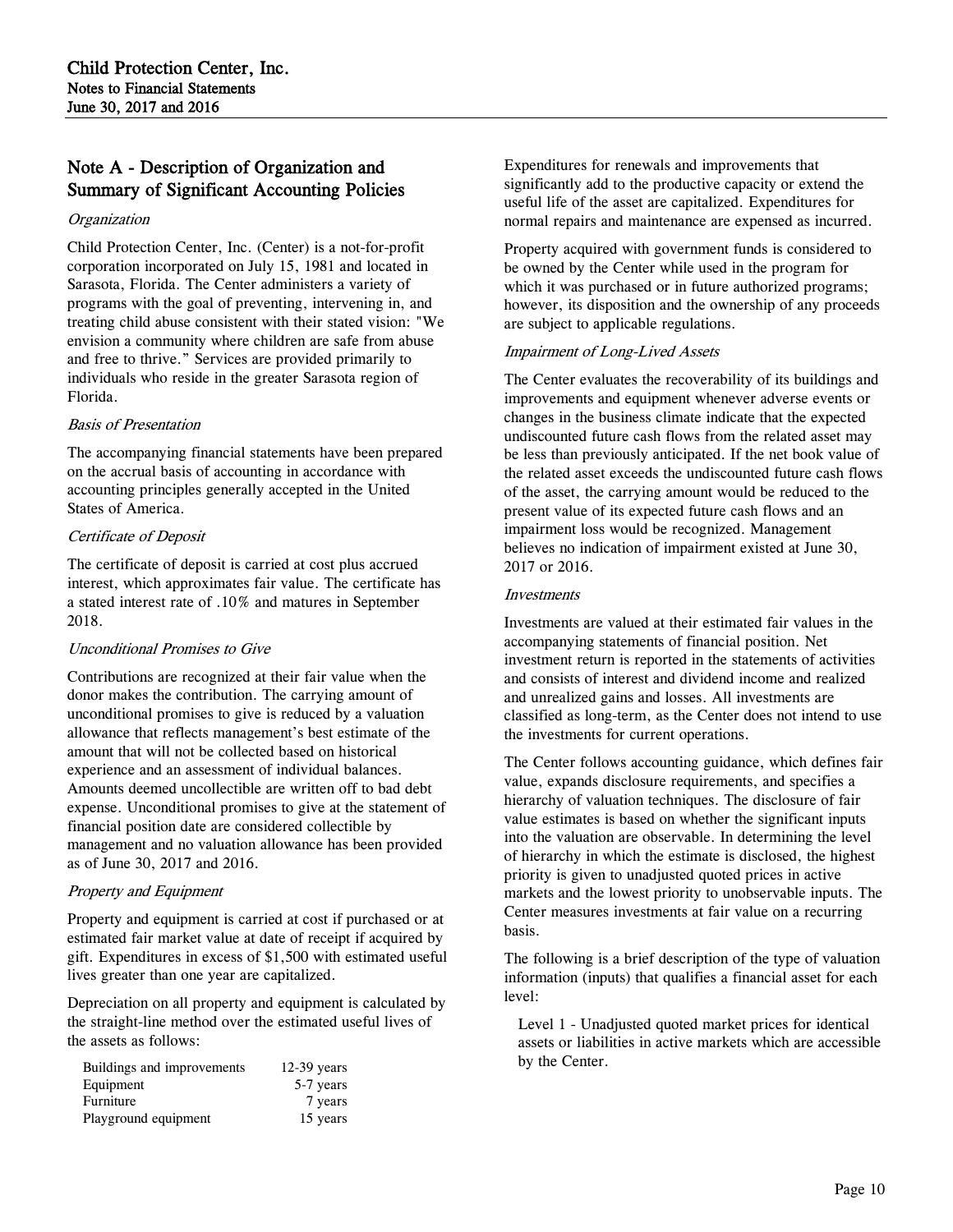Level 2 - Observable prices in active markets for similar assets or liabilities. Prices for identical or similar assets or liabilities in markets that are not active. Market inputs that are not directly observable but are derived from or corroborated by observable market data.

Level 3 - Unobservable inputs based on the Center's own judgment as to assumptions a market participant would use, including inputs derived from extrapolation and interpolation that are not corroborated by observable market data.

#### Net Assets

The Organization reports information regarding its financial position and activities based on the existence or absence of donor-imposed restrictions. If donor-imposed restrictions are met in the same period the gift or investment income is received, the amount is reported as unrestricted revenue. Accordingly, net assets of the Center and changes therein are classified and reported as follows:

Unrestricted net assets - Net assets that are not subject to donor-imposed stipulations. Unrestricted board-designated net assets consist of net assets designated by the board of directors for a board-designated endowment.

Temporarily restricted net assets include gifts subject to donor-imposed restrictions that may or will be met by actions of the Center and/or passage of time. When restrictions expire, temporarily restricted net assets are reclassified to unrestricted net assets and reported in the statement of activities as net assets released from restriction.

Permanently restricted net assets include net assets subject to donor-imposed stipulations that they be maintained permanently by the Center.

#### Revenue Recognition

Income from government contracts is earned on agreed rates for services provided or reimbursed based on allowable costs expended for program services.

#### Contributions and Recognition of Donor Restriction

All contributions are considered available for unrestricted use unless specifically restricted by the donor. Contributions that are restricted by the donor are reported as increases in unrestricted net assets if the restrictions expire or are otherwise satisfied in the fiscal year in which the contributions are recognized. Contributions received that are designated for future periods or restricted by the donor for specific purposes are reported as temporarily restricted or permanently restricted support that increases those net asset classes.

When a temporary restriction expires, temporarily restricted net assets are reclassified to unrestricted net assets and reported in the statement of activities as net assets released from restrictions. The Center does not imply a time restriction on donated long-lived assets unless the donor stipulates a time period for use of the contributed long-lived asset.

#### Donated Material and Services

Donations of materials are recorded as support at the estimated fair market value at the date of donation. Donations of services are recorded as support at their estimated fair value if the services received create or enhance nonfinancial assets or the services require specialized skills, are provided by individuals possessing those skills, and would typically need to be purchased if not provided by donation. A number of full and part-time volunteers have made contributions of their time to maintain the Center's programs. The estimated value of this contributed time is not reflected in these financial statements, since these services do not meet recognition requirements.

#### Functional Allocation of Expenses

The costs of providing various programs and other activities have been summarized on a functional basis in the statements of activities and functional expenses. Accordingly, certain costs have been allocated among the programs and supporting services benefited.

#### Income Tax

The Center has been determined to be an organization exempt from income tax under Section  $501(c)(3)$  of the Internal Revenue Code. Income from certain activities not directly related to the Center's tax-exempt purpose is subject to taxation as unrelated business income.

#### Use of Estimates

The preparation of financial statements in conformity with accounting principles generally accepted in the United States of America requires management to make estimates and assumptions that affect certain reported amounts and disclosures. Accordingly, actual results could differ from those estimates.

#### Subsequent Events

Management has evaluated all events subsequent to the statement of financial position date of June 30, 2017 through October 18, 2017, which is the date these financial statements were available to be issued. Management has determined that there are no subsequent events that require recognition or disclosure in the accompanying financial statements under the existing guidance.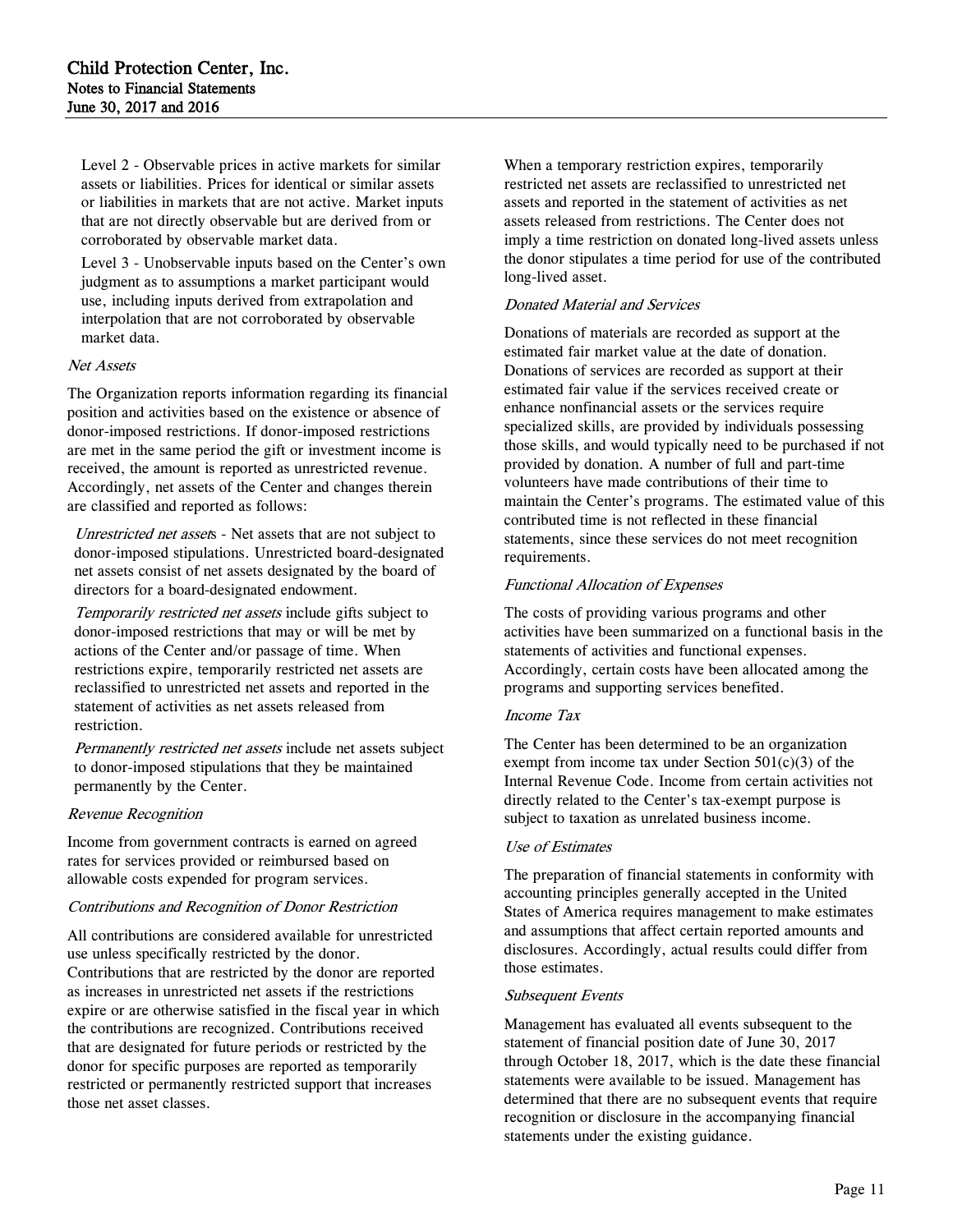### Note B - Unconditional Promises to Give

Unconditional promises to give of \$1,500 and \$25,000 at June 30, 2017 and 2016, respectively, are expected to be collected within one year.

## Note C - Property and Equipment

Costs and accumulated depreciation of property and equipment are summarized as follows at June 30:

|                               | 2017          | 2016        |
|-------------------------------|---------------|-------------|
| Building and improvements     | 4,077,879     | 4.066.426   |
| Equipment                     | 324,963       | 323,259     |
| Furniture                     | 176,633       | 176,633     |
| Playground equipment          | 148,377       | 148,377     |
|                               | 4,727,852     | 4,714,695   |
| Less accumulated depreciation | (1, 364, 549) | (1,215,756) |
|                               | 3,363,303     | 3,498,939   |
|                               |               |             |

### Note D - Investments

During 2017, the Center invested the majority of its board designated endowment fund at a local financial institution, PNC Bank.

Investments consist of the following at June 30, 2017:

| Investments               |     |         |
|---------------------------|-----|---------|
| Cash and cash equivalents | \$. | 25,000  |
| Fixed income              |     | 153,216 |
| Equities                  |     | 357,127 |
| Total investments         |     | 535,343 |

Investment return from investments is summarized as follows for the years ended June 30, 2017:

| Interest and dividends       | S | 12.148  |
|------------------------------|---|---------|
| Realized and unrealized gain |   | 35.124  |
| Investments fees             |   | (1,826) |
| Investment return, net       |   | 45,446  |
|                              |   |         |

## Note E - Fair Value

A review of fair value hierarchy classifications is conducted on an annual basis. The following table provides information about the Center's investments measured at estimated fair value on a recurring basis as of June 30, 2017:

|             |            | Fair Value Measurements Using                |                                |        |  |  |
|-------------|------------|----------------------------------------------|--------------------------------|--------|--|--|
|             |            | Significant                                  |                                |        |  |  |
|             |            | Significant<br><b>Quoted Prices</b><br>Other |                                |        |  |  |
|             |            | Unobservable<br>in Active<br>Observable      |                                |        |  |  |
|             | Estimated  | Markets                                      | Inputs                         | Inputs |  |  |
|             | Fair Value | (Level 3)<br>(Level 2)<br>(Level 1)          |                                |        |  |  |
| Investments | 535.343    | 535,343                                      | \$<br>$\overline{\phantom{0}}$ | -      |  |  |

Financial assets classified as Level 1 in the fair value hierarchy include mutual funds consisting of cash equivalents, fixed income, and equities measured at estimated fair value based on quoted market prices on an active market.

## Note F - Revolving Line of Credit

The Center has a secured a revolving line of credit of \$100,000 with a local bank. Borrowings under the credit line carry a variable interest rate (4.5% and 3.5% at June 30, 2017 and 2016, respectively) subject to change based on the banking institution's prime rate index. There was no outstanding balance as of June 30, 2017 and 2016. The revolving line of credit is secured by the Center's certificate of deposit and equipment. In February 2017, the revolving line of credit maturity date was extended to March 2019.

### Note G - Endowment Funds

The Center's endowment fund (endowment) includes unrestricted net assets designated for endowment by the board of directors to provide future support to the Center. As required by accounting principles generally accepted in the United States of America, net assets associated with endowment funds are classified and reported based on the existence or absence of donor-imposed restrictions. There are no donor-imposed restrictions on the endowment as of June 30, 2017 and 2016.

The endowment funds were invested in accordance with the board approved investment policy during the year ended June 30, 2017.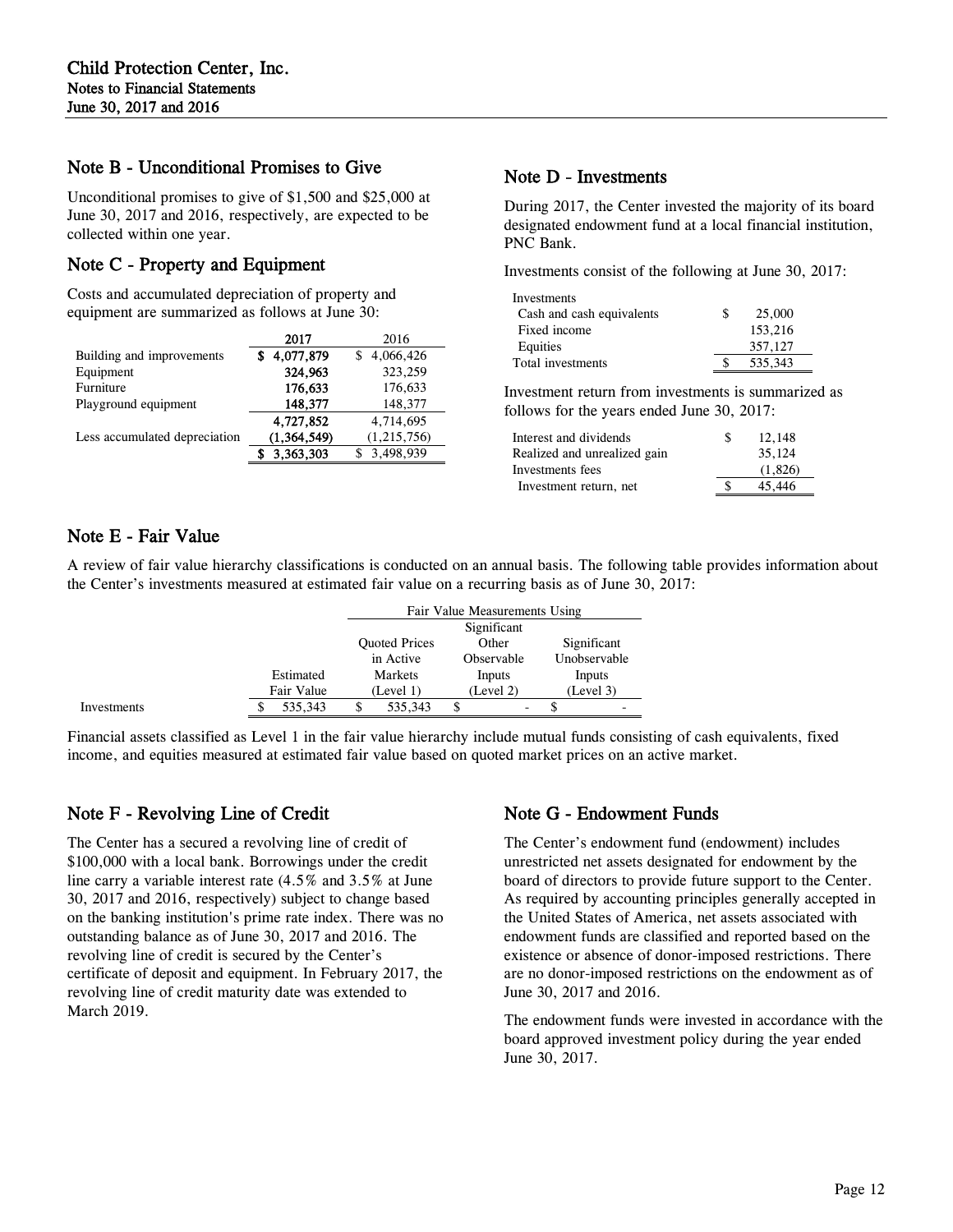The Center considers the following factors in making a determination to appropriate or accumulate endowment funds:

- The duration and preservation of the endowment fund
- The purposes of the Center and the endowment fund
- General economic conditions
- The possible effect of inflation or deflation
- The expected total return from income and the appreciation of investments
- Other resources of the Center
- The investment policy of the Center

#### Return Objectives and Risk Parameters

The Center has adopted investment and spending policies for endowment assets that attempt to provide a predictable stream of funding to programs supported by its endowments, while seeking to maintain the purchasing power of endowment assets.

Under these policies, as approved by the board of directors, endowment assets will be invested in a manner that is intended to protect against loss associated with a single security, industry, issuer, or event which focuses on a strategic allocation of portfolio assets across broadly defined financial asset and sub asset categories with varying degrees of risk, return, and return correlation.

#### Strategies Employed for Achieving Objectives

To satisfy its long-term, rate-of-return objectives, the Center will rely on a total return strategy whereby investment returns are achieved through both capital appreciation (realized and unrealized) and current yield (interest and dividends). The Center will target a diversified asset allocation.

#### Spending Policy and How the Investment Objectives Relate to Spending Policy

The Center has an overall goal to increase the endowment to approximately \$3 million. Endowment funds shall be used to provide perpetual financial support to the Center.

During July 2016, the endowment fund principal was invested with PNC bank. At the direction of the board of directors, earnings in the endowment are to accumulate until the \$3 million goal is met. Any disbursement of earnings prior to meeting the \$3 million goal are only allowable by a special board vote.

Endowment net asset composition by type of fund as of June 30, 2017 is as follows:

|                                  |  |              | Temporarily |     | Permanently |       |         |
|----------------------------------|--|--------------|-------------|-----|-------------|-------|---------|
|                                  |  | Unrestricted | Restricted  |     | Restricted  |       | Total   |
| Board-designated endowment funds |  | 550.632      |             | - 8 |             | $-$ S | 550,632 |

Changes in endowment funds net assets for the year ended June 30, 2017 are as follows:

|                                             |   |              | Temporarily                    | Permanently                  |   |         |
|---------------------------------------------|---|--------------|--------------------------------|------------------------------|---|---------|
|                                             |   | Unrestricted | Restricted                     | Restricted                   |   | Total   |
| Endowment net assets, beginning of year     | S | 490,349      | \$<br>$\overline{\phantom{a}}$ | $\blacksquare$               | S | 490.349 |
| Changes in endowment funds during the year: |   |              |                                |                              |   |         |
| Contributions                               |   | 14,837       |                                |                              |   | 14,837  |
| Investment return:                          |   |              |                                |                              |   |         |
| Investment income                           |   | 12.148       |                                |                              |   | 12,148  |
| Net appreciation                            |   | 35,124       |                                |                              |   | 35,124  |
| Investment fees                             |   | (1,826)      |                                |                              |   | (1,826) |
| Total investment return, net                |   | 45,446       | $\overline{\phantom{0}}$       |                              |   | 45,446  |
| Endowment net assets, end of year           |   | 550.632      | -                              | $\qquad \qquad \blacksquare$ |   | 550,632 |

Endowment net asset composition by type of fund as of June 30, 2016 is as follows:

|                                  |              | Temporarily | Permanently |         |
|----------------------------------|--------------|-------------|-------------|---------|
|                                  | Unrestricted | Restricted  | Restricted  | Total   |
| Board-designated endowment funds | 490.349      | $\sim$      | $-$ \$      | 490.349 |